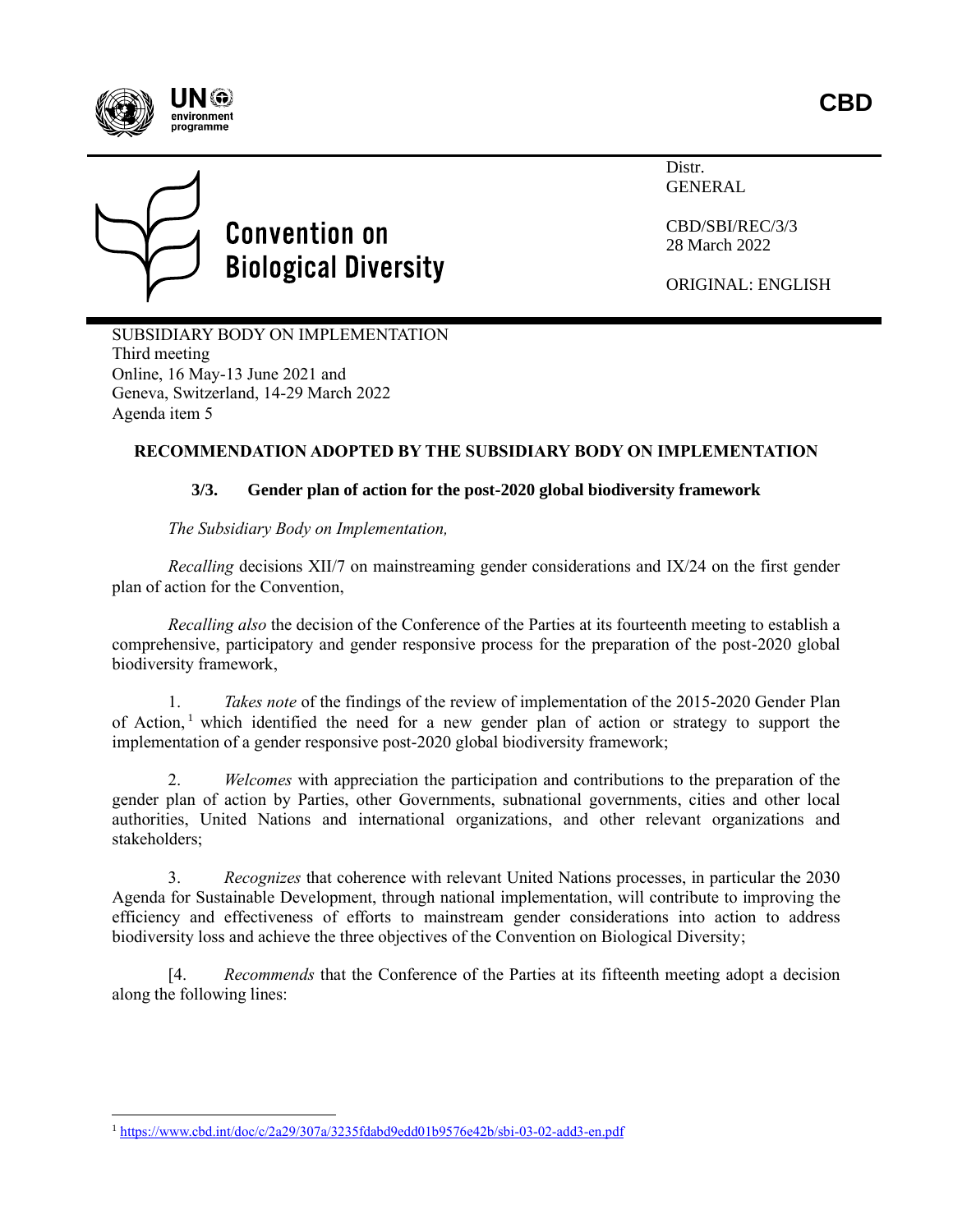*The Conference of the Parties,*

*Recalling* decisions XII/7 and IX/24, welcoming earlier versions of a gender plan of action for the Convention,

*Recognizing* the importance of advancing efforts to achieve gender equality and women's and girl's empowerment to ensure the effective implementation of the post-2020 global biodiversity framework,

*Also recognizing* that the full and effective participation and leadership of women in all aspects of Convention processes, particularly in policy and action at national and local levels, is vital for achieving long-term biodiversity goals and the 2050 Vision of Living in Harmony with Nature,

1. *Adopts* the gender plan of action;

2. *Urges* Parties, and invites other Governments**,** subnational governments, cities and other local authorities, and relevant organizations to implement the gender plan of action to support and advance gender mainstreaming and gender responsive implementation of the post-2020 global biodiversity framework;

3. *Invites* relevant organizations of the United Nations family and other international organizations and initiatives to support coherent gender responsive implementation of the post-2020 global biodiversity framework, through identifying synergies and drawing on relevant experience from related processes;

4. *Urges* Parties and invites where appropriate, relevant organizations to incorporate the gender plan of action in national biodiversity strategies and action plans, and to include gender-specific indicators in the development of national indicators, collecting data disaggregated by sex, age and other demographic factors and gender indicators, where possible;

5. *Invites* Parties to implement the gender plan of action in synergy with gender plans or strategies developed under other relevant multilateral environmental agreements or related multilateral processes, as appropriate;

6. *Encourages* Parties to submit information on efforts and steps taken to implement the gender plan of action in their national reporting, including sex-disaggregated data;

7. *Also encourages* Parties to appoint and provide support for a national gender and biodiversity focal point for biodiversity negotiations, implementation and monitoring;

8. *Requests* the Executive Secretary, in collaboration with Parties, indigenous peoples and local communities, women's and youth organizations, and other relevant stakeholders, to facilitate outreach and capacity-building and development activities with a view to exchanging experiences, good practices, and lessons learned, to support the implementation of the gender plan of action;

9. *Also requests* the Executive Secretary, based inter alia on the information received pursuant to paragraph 6 above and with the support of relevant partners, to undertake a mid-term review of implementation of the gender plan of action, identifying progress, lessons learned, and further work to be undertaken for consideration by the Subsidiary Body on Implementation at its fifth meeting;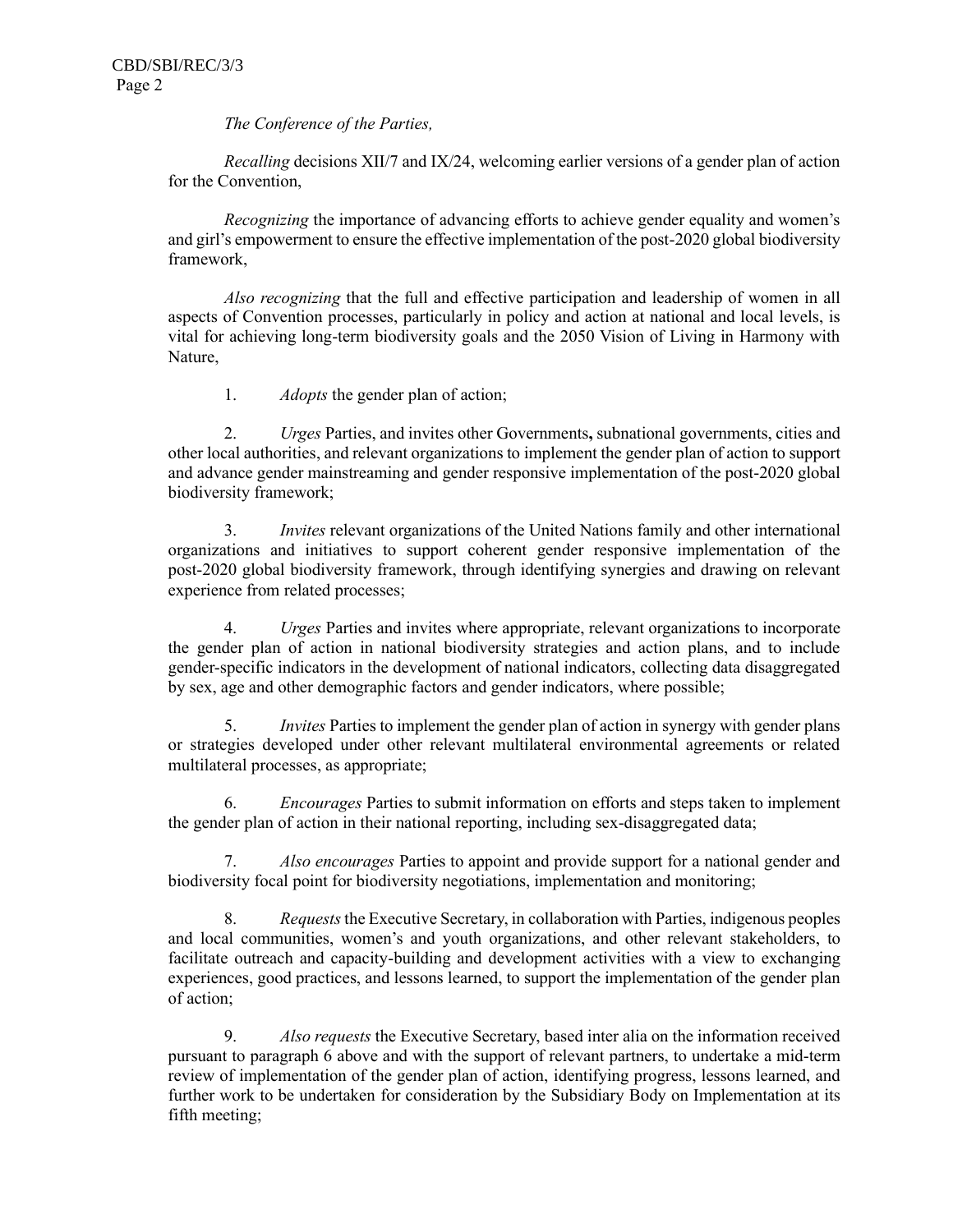10. *Invites* the Global Environment Facility<sup>2</sup> and relevant bilateral and multilateral funding organizations to provide technical and financial support as well as capacity-building and development, for implementation of the gender plan of action;

11. *Invites* Parties to increase representation of women in their delegations to meetings of the Convention on Biological Diversity, with a view to achieving gender balance, including through requests for support for participation through the Special Voluntary Trust Fund (BZ), where applicable;

12. *Also invites* Parties, and relevant public and private entities, to increase the gender responsiveness of biodiversity capacity-building and development, technical and scientific cooperation and technology transfer, provision of financial resources, and other means of implementation, with the aim of strengthening the support for the full and effective participation of women and girls.

#### *Annex*

### **GENDER PLAN OF ACTION**

#### **I. PURPOSE**

1. The purpose of the gender plan of action is to support and promote the gender responsive implementation of the post-2020 global biodiversity framework. The plan will also support a gender responsive approach to applying the implementation mechanisms associated with the framework.

#### **II. MODALITIES**

2. The implementation of the gender plan of action and its proposed expected outcomes, objectives, and actions,<sup>3</sup> are based on the following modalities:

(a) Maximizing synergies between gender equality and the conservation, sustainable use and the fair and equitable sharing of benefits arising out of the utilization of genetic resources considering also the consequences of climate change and land and sea-use change as drivers of biodiversity loss. Recognizing the links between gender equality and key environmental concerns, the implementation of the gender plan of action aims to mainstream gender and contribute to maximizing synergies between these areas, towards meeting shared objectives and supporting the implementation of the post-2020 global biodiversity framework;

(b) Ensuring coherence and coordination with the 2030 Agenda for Sustainable Development. The 2030 Agenda for Sustainable Development and its Sustainable Development Goals include gender equality as both a standalone goal and critical cross-cutting component, and emphasize the indivisibility of the different goals and targets. The gender plan of action is intended to complement and support the implementation of the different Sustainable Development Goals, in line with the biodiversity agenda and the implementation of the post-2020 global biodiversity framework;

(c) Applying a human rights-based approach to advancing gender equality in the conservation and sustainable use of biodiversity and the fair and equitable sharing of benefits arising out of the utilization of genetic resources, [and recognizing that a clean, healthy and sustainable environment is important for the enjoyment of human rights]. International human rights instruments and mechanisms, including the Convention for the Elimination of All Forms of Discrimination Against Women and the committee of

 $2$  Invitation to the Global Environment Facility to be added in the relevant decision.

<sup>&</sup>lt;sup>3</sup> These modalities are put forward as measures to ensure the effective implementation of the gender plan of action. As the plan is intended to enable the gender-responsive implementation of the post-2020 global biodiversity framework, the modalities put forward may also be considered relevant to the implementation of the framework.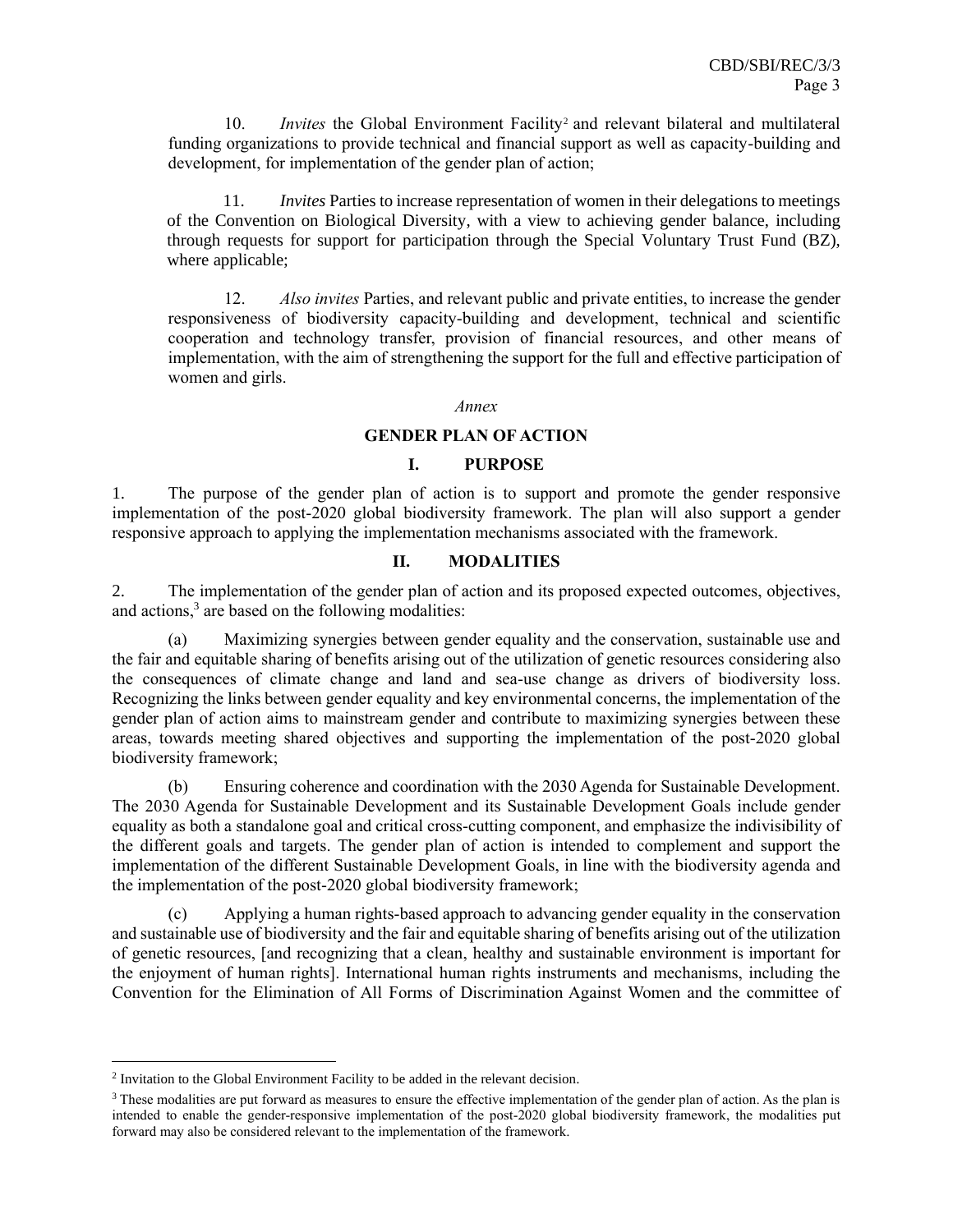CBD/SBI/REC/3/3 Page 4

experts it establishes, offer critical guidance for gender responsive environmental action that benefits both people and planet;

(d) Addressing the intersecting ways in which gender inequalities may be amplified for women and girls in all their diversity. Women and men and boys and girls around the world experience marginalization in different, multiple and intersecting ways depending on their ethnicity, social status, caste, sexual orientation [and gender identity,] age, and environment, among other factors. Recognizing the structural barriers and power imbalances that hamper inclusiveness of the whole of society, the implementation of the gender plan of action will take an intersectional approach, prioritizing the needs and interests of all women and girls, with particular attention to those facing multiple and intersecting forms of discrimination. The implementation of the gender plan of action will also seek to ensure the engagement of men and boys, to ensure a collaborative and supportive approach towards achieving gender equality in the conservation and sustainable use of biodiversity and the fair and equitable sharing of benefits arising out of the utilization of genetic resources;

(e) Ensuring meaningful and effective engagement and empowerment of women and girls from indigenous peoples and local communities. Indigenous women and girls and those from local communities are integrally involved in the conservation and sustainable use of biodiversity, and yet continue to face discrimination and remain marginalized in decision-making processes, access and ownership over resources including land, and in the receipt of benefits associated with [biological and] genetic resources [and ecosystem services]. As such, it is proposed that implementation of the gender plan of action include a focus on empowering and supporting the meaningful, informed and effective engagement of women and girls from indigenous peoples and local communities to address their rights, needs and interests, and to recognize and value their traditional knowledge, innovations, practices, technologies and cultures and their related rights in support of the conservation and sustainable use of biodiversity, and in the fair and equitable sharing of benefits.

3. For readability, individual references to women and girls from indigenous peoples and local communities, and [women and girls in all their diversity,] are not included in each of the statements put forward below. The gender plan of action includes a focus on supporting the effective engagement of women and girls from indigenous peoples and local communities, and those facing multiple and intersecting forms of discrimination, in all actions. The references to "women and girls" in the expected outcomes, objectives and actions should thus be understood to include women and girls in all of their diversity, including from indigenous peoples and local communities and those facing multiple and intersecting forms of discrimination. When consulting women and girls from indigenous peoples and local communities it should be done under the principle of free, prior and informed consent.

### **III. EXPECTED OUTCOMES AND OBJECTIVES**

4. The gender plan of action contains three expected outcomes, under which are grouped a series of indicative objectives and actions and associated deliverables and timelines, as provided in the table below. The expected outcomes, objectives and actions of the gender plan of action are put forward with the aim of supporting the achievement of all the goals and targets of the post-2020 global biodiversity framework in a gender responsive manner, recognizing that effective action on biodiversity requires all members of society to be fully engaged.<sup>4</sup>

5. The indicative actions are intended to guide efforts to achieve the objectives of the plan, through a variety of measures directed at developing capacity and knowledge, preparing and applying guidance and relevant recommendations, fostering engagement, and facilitating and strengthening financing, among others. These actions are proposed as areas for which particular attention is needed, recognizing that other actions may be required both to complement and further define the efforts to achieve the associated

<sup>4</sup> CBD/SBI/3/INF/41.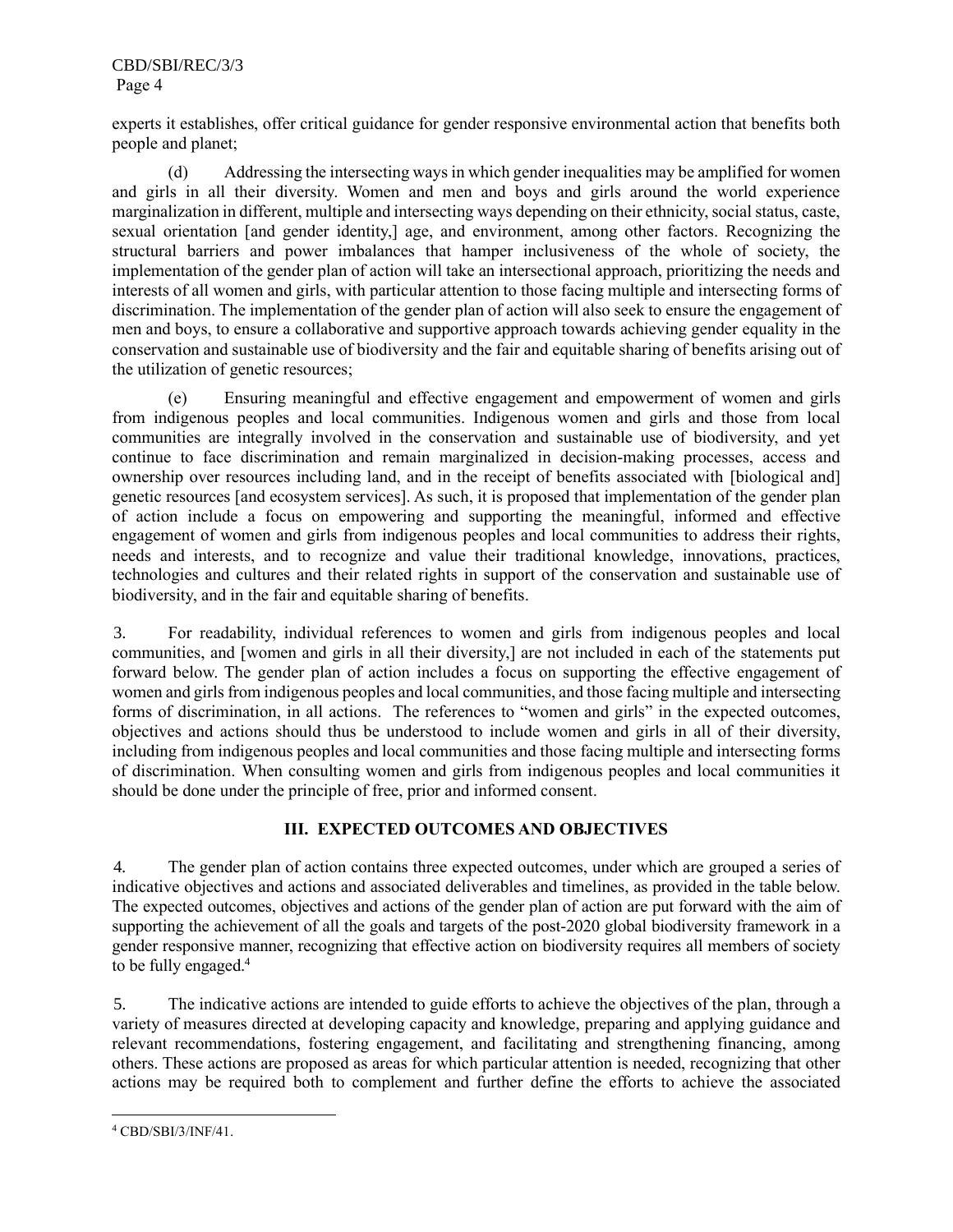objectives at national, subnational, as well as regional and international levels. Possible deliverables and proposed timelines are put forward to guide the implementation of the different actions.

6. The process for developing a gender plan of action is based on the understanding that all relevant actors have a role to play in implementing the Convention and supporting the objectives of gender mainstreaming. Taking a gender-responsive approach to the implementation of the post-2020 global biodiversity framework and the Convention entails a participatory, inclusive process. As such, Parties, together with subnational governments, cities and other local authorities, international and United Nations system entities, indigenous peoples and local communities, women's groups, youth, the private sector and other relevant stakeholders are invited to support the effective implementation of the post-2020 global biodiversity framework, including the gender plan of action.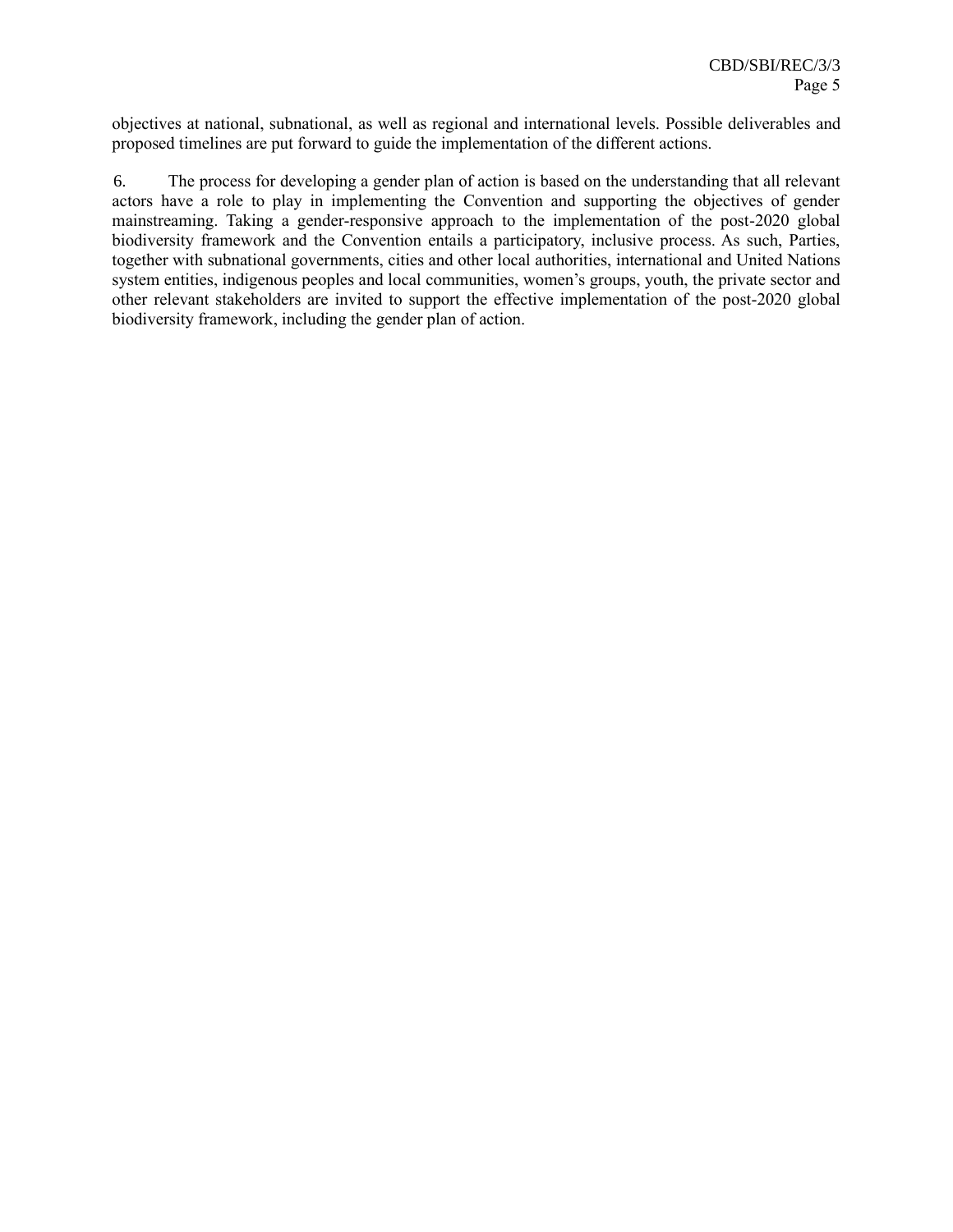# **GENDER PLAN OF ACTION**

| A.<br><b>Objectives</b>                                                                                                                                                                              | <b>B.</b><br><b>Indicative actions</b>                                                                                                                                                                                                                                                                                                                                                          | $C_{\cdot}$<br><b>Possible deliverables</b>                                                                                                                                                                                                                                        | D.<br><b>Proposed</b><br>timelines | E.<br><b>Responsible</b><br>actors                                                | <b>Row</b><br>number |
|------------------------------------------------------------------------------------------------------------------------------------------------------------------------------------------------------|-------------------------------------------------------------------------------------------------------------------------------------------------------------------------------------------------------------------------------------------------------------------------------------------------------------------------------------------------------------------------------------------------|------------------------------------------------------------------------------------------------------------------------------------------------------------------------------------------------------------------------------------------------------------------------------------|------------------------------------|-----------------------------------------------------------------------------------|----------------------|
| Convention                                                                                                                                                                                           | Expected outcome 1: [All genders,] in particular women and girls, have equal opportunity and capacity to contribute to the three objectives of the                                                                                                                                                                                                                                              |                                                                                                                                                                                                                                                                                    |                                    |                                                                                   | 1                    |
| 1.1 Increase women and girls'<br>[rights to ownership and control]<br>over land and natural resources and<br>access to water,] to support the<br>conservation and sustainable use of<br>biodiversity | Compile baseline data and research on the<br>relationship between conservation interventions,<br>sustainable use and women and girls' [rights to<br>ownership and control over land and natural<br>resources and access to water,] and prepare<br>guidance for national-level action                                                                                                            | Baseline data, research<br>and guidance on women<br>and girls' [rights to<br>ownership and control<br>over land and natural<br>resources and access to<br>water] in the context of<br>biodiversity conservation<br>and sustainable use made<br>available to Parties for<br>$SBI-4$ | Timeframe:<br>2024                 | Leading:<br>Secretariat,<br>relevant<br>organizations<br>Contributing:<br>Parties | $\mathbf{2}$         |
|                                                                                                                                                                                                      | Take measures to update national legislation so<br>that women and girls have equitable access to<br>ownership and control over biological<br>resources, as well as land and waters                                                                                                                                                                                                              | Created or updated<br>legislation that provides<br>equal rights of access,<br>ownership and control of<br>land and waters for<br>women and men                                                                                                                                     | Timeframe:<br>2030                 | Leading:<br>Parties,<br>relevant<br>organizations                                 | $\mathbf{3}$         |
|                                                                                                                                                                                                      | Support women's organizations and networks to<br>have equal opportunities to lead or participate in<br>decision-making on policies relating to the three<br>objectives of the Convention, including related<br>to land and waters, land tenure and property<br>reforms through inter alia, consultation of<br>women, in accordance with national law, and<br>the provision of financial support | Consultations that<br>included effective<br>engagement of women<br>and girls'<br>organizations/networks;<br>Financial and other<br>relevant support provided<br>to women and girls'<br>organizations/networks to<br>strengthen their capacity                                      | Timeframe:<br>2030                 | Leading:<br>Parties,<br>relevant<br>organizations                                 |                      |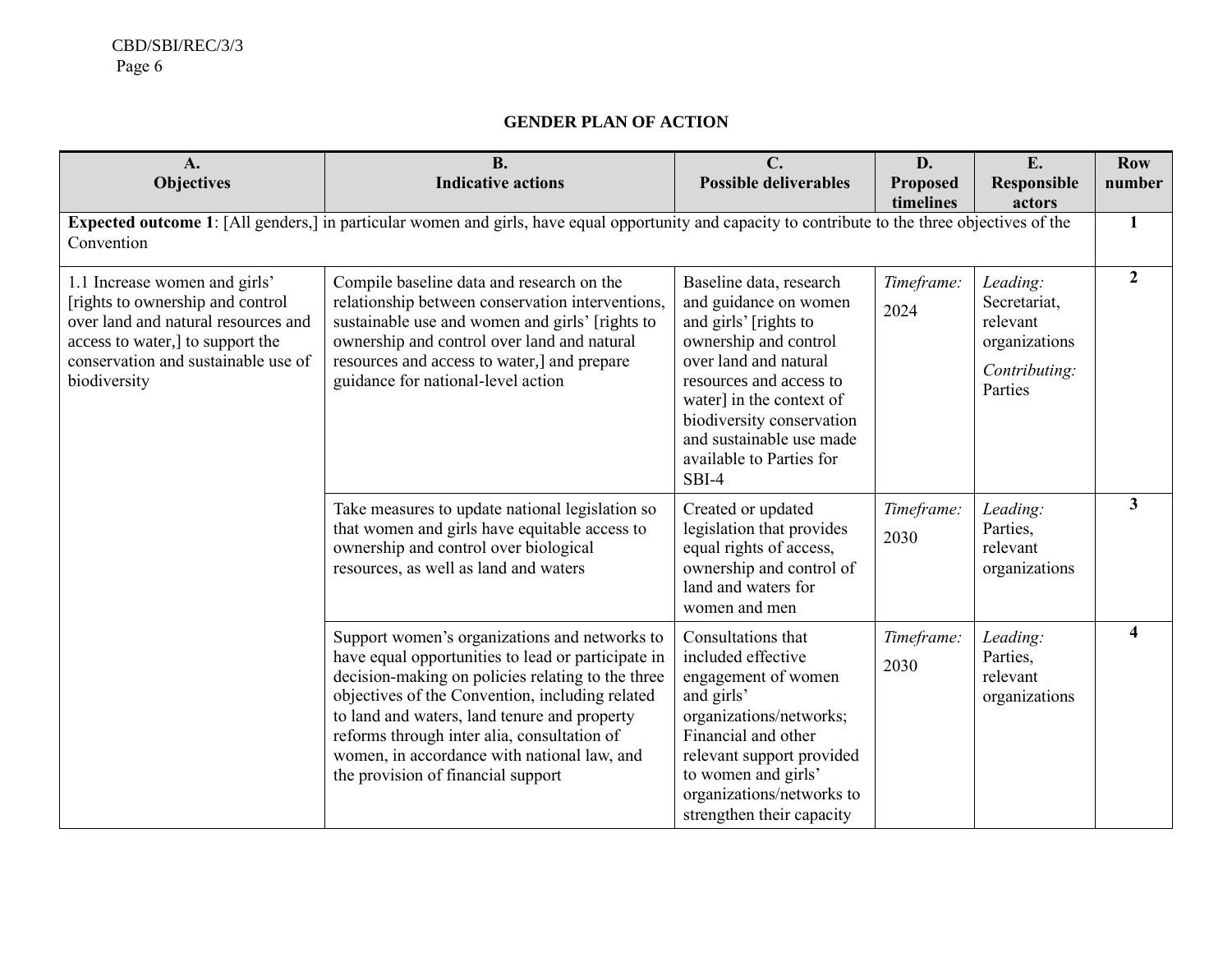| $\mathbf{A}$ .<br><b>Objectives</b>                                                                                                                                                                                                                                                                           | <b>B.</b><br><b>Indicative actions</b>                                                                                                                                                                                                                                                                                                                                                                                                          | $\mathbf{C}$ .<br><b>Possible deliverables</b>                                                                                                                                                                                                           | D.<br><b>Proposed</b><br>timelines | E.<br><b>Responsible</b><br>actors                                                                       | <b>Row</b><br>number |
|---------------------------------------------------------------------------------------------------------------------------------------------------------------------------------------------------------------------------------------------------------------------------------------------------------------|-------------------------------------------------------------------------------------------------------------------------------------------------------------------------------------------------------------------------------------------------------------------------------------------------------------------------------------------------------------------------------------------------------------------------------------------------|----------------------------------------------------------------------------------------------------------------------------------------------------------------------------------------------------------------------------------------------------------|------------------------------------|----------------------------------------------------------------------------------------------------------|----------------------|
| 1.2 Ensure equal access for women<br>and girls to resources, services and<br>technologies to support their<br>engagement in the governance,<br>conservation and sustainable use of<br>biodiversity (including financial<br>services, credit, education, training<br>and relevant information among<br>others) | Conduct participatory assessments with<br>baselines to identify gender gaps and effective<br>measures to enable equal access to resources,<br>services and technologies relevant for the<br>governance, conservation and sustainable use of<br>biodiversity                                                                                                                                                                                     | Assessments undertaken<br>and compilation shared<br>through side events and<br>on webpages of the<br>Convention                                                                                                                                          | Timeframe:<br>2026                 | Leading:<br>Parties,<br>relevant<br>organizations<br>Contributing:<br>Secretariat                        | 5                    |
|                                                                                                                                                                                                                                                                                                               | Take targeted measures to facilitate equal access<br>of women to financial services and credit, and<br>of women and girls to education, training,<br>information, among other relevant resources,<br>services and technologies relevant for their<br>engagement in the governance, conservation<br>and sustainable use of biodiversity and the fair<br>and equitable sharing of benefits arising out of<br>the utilization of genetic resources | Initiatives/programmes<br>established or enhanced to<br>facilitate equal access of<br>women to financial<br>services and credit, and of<br>women and girls to<br>training, information and<br>other relevant measures                                    | Timeframe:<br>2030                 | Leading:<br>Parties,<br>relevant<br>organizations<br>Contributing:<br>Secretariat                        | 6                    |
|                                                                                                                                                                                                                                                                                                               | [Adopt specific measures to respect, preserve<br>and maintain the traditional knowledge,<br>innovations and practices of women and girls<br>from indigenous peoples and local communities,<br>as well as their corresponding rights relevant to<br>the conservation and sustainable use of<br>biological diversity]                                                                                                                             | Assessment and case<br>studies undertaken on<br>specific measures and<br>policies to respect,<br>preserve and maintain<br>traditional knowledge,<br>innovations and practices<br>of women and girls from<br>indigenous peoples and<br>local communities] | [Timeframe:<br>2030]               | [Leading:<br>Parties, IPLCs,<br>relevant<br>organizations,<br>the research<br>community,<br>Secretariat] |                      |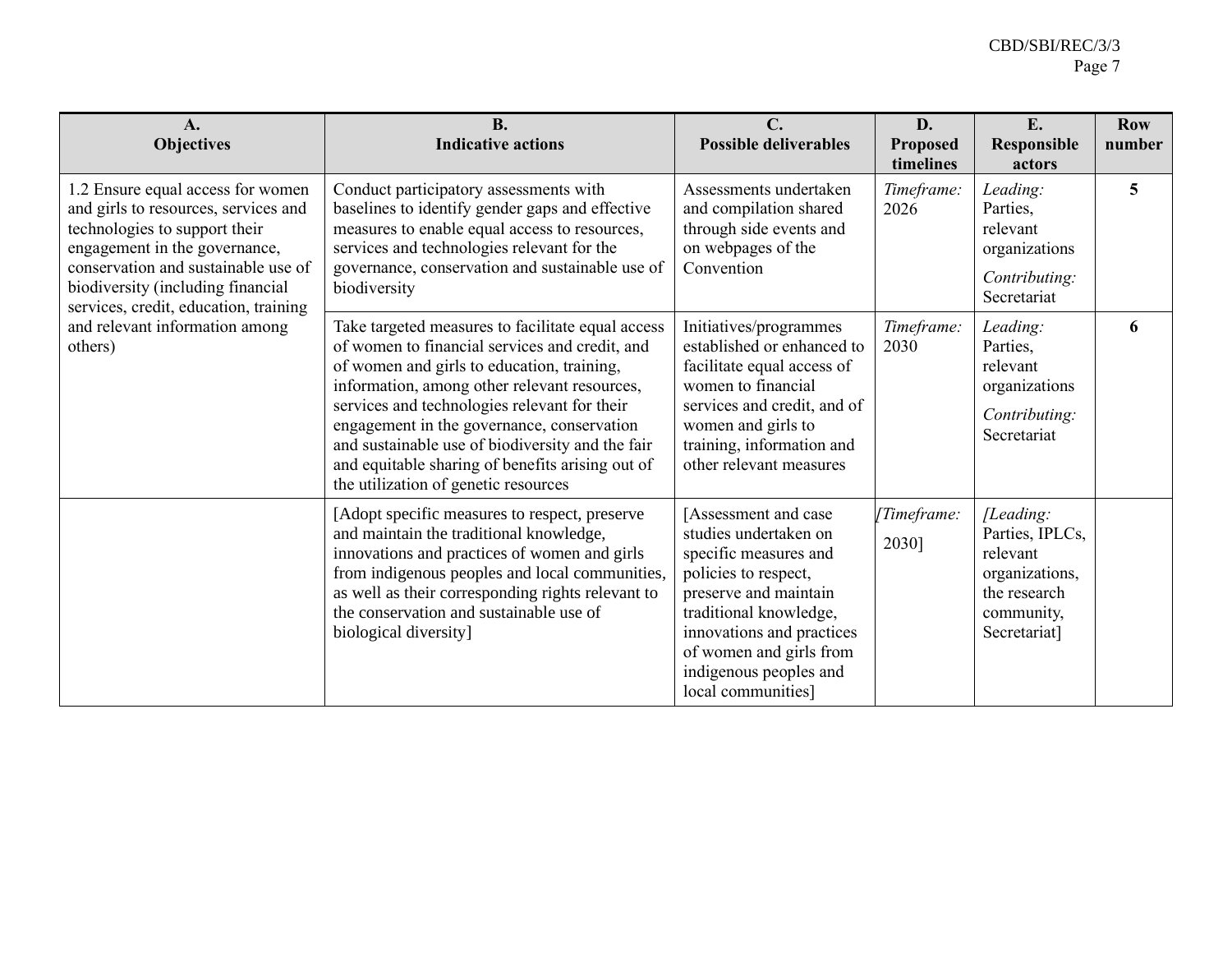| $\mathbf{A}$ .<br><b>Objectives</b>                                                                                                                                                            | <b>B.</b><br><b>Indicative actions</b>                                                                                                                                                                                       | $\mathbf{C}$ .<br><b>Possible deliverables</b>                                                                                                                                                                                      | D.<br><b>Proposed</b><br>timelines | E.<br>Responsible<br>actors                                                                          | <b>Row</b><br>number |
|------------------------------------------------------------------------------------------------------------------------------------------------------------------------------------------------|------------------------------------------------------------------------------------------------------------------------------------------------------------------------------------------------------------------------------|-------------------------------------------------------------------------------------------------------------------------------------------------------------------------------------------------------------------------------------|------------------------------------|------------------------------------------------------------------------------------------------------|----------------------|
| 1.3 Ensure gender equitable access<br>in relation to access and<br>benefit-sharing instruments, as<br>appropriate                                                                              | Develop, test and promote relevant<br>methodologies to mainstream gender<br>perspectives in access and benefit-sharing<br>instruments, as appropriate                                                                        | Guidance on<br>mainstreaming gender in<br>relation to access and<br>benefit-sharing<br>instruments made<br>available to Parties                                                                                                     | Timeframe:<br>2026                 | Leading:<br>Relevant<br>organizations,<br>the research<br>community,<br>Secretariat<br>Contributing: | 7                    |
|                                                                                                                                                                                                |                                                                                                                                                                                                                              |                                                                                                                                                                                                                                     |                                    | Parties                                                                                              |                      |
| 1.4 Promote women's<br>empowerment and entrepreneurial<br>opportunities in biodiversity-based<br>supply chains and sectors, that<br>support sustainable management<br>and production practices | Conduct assessments on gender roles across<br>biodiversity-based supply chains and sectors to<br>determine gender gaps and make use of<br>assessments already undertaken in this regard                                      | Assessments and case<br>studies inform decision-<br>making and are shared<br>through webinars and side<br>events                                                                                                                    | Timeframe:<br>2026                 | Leading:<br>Private sector,<br>Parties,<br>relevant<br>organizations<br>Contributing:<br>Secretariat | 8                    |
|                                                                                                                                                                                                | Implement supportive interventions to promote<br>women's empowerment and entrepreneurial<br>opportunities in biodiversity-based supply<br>chains and sectors that support sustainable<br>management and production practices | [Capacity-building and<br>development workshops<br>and training sessions<br>carried out for women<br>focused on empowerment<br>and entrepreneurial<br>opportunities relevant to<br>biodiversity-based supply<br>chains and sectors] | Timeframe:<br>[Ongoing]            | Leading:<br>Private sector,<br>Parties,<br>relevant<br>organizations                                 | 9                    |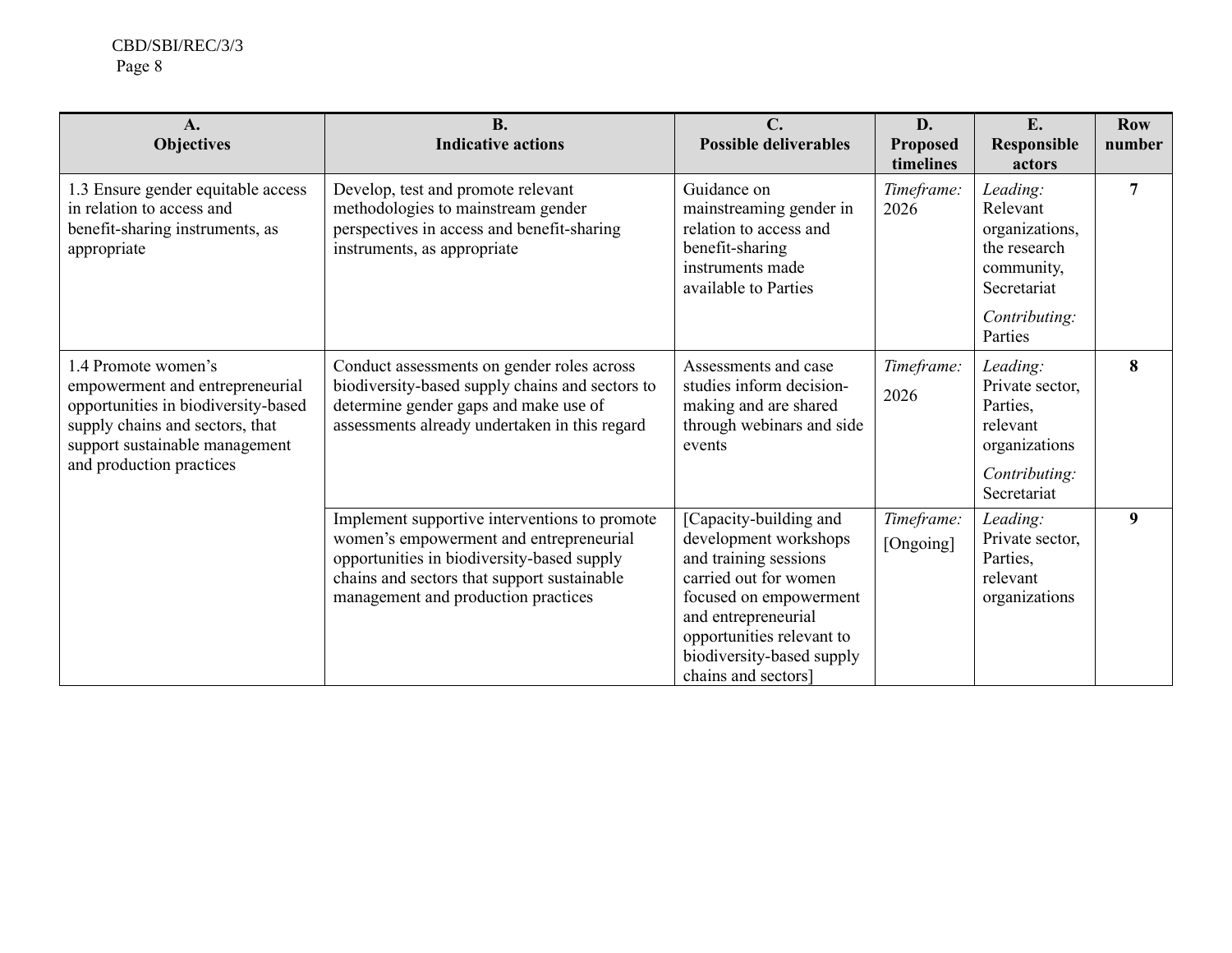| A.<br><b>Objectives</b>                                                                                                                                                                                                                                                                                                             | <b>B.</b><br><b>Indicative actions</b>                                                                                                                                                                                                                                                                                                       | $\mathbf{C}$ .<br><b>Possible deliverables</b>                                                                                                                                                                                                                                                                                                                                          | D.<br><b>Proposed</b><br>timelines | E.<br><b>Responsible</b><br>actors                                                | <b>Row</b><br>number |
|-------------------------------------------------------------------------------------------------------------------------------------------------------------------------------------------------------------------------------------------------------------------------------------------------------------------------------------|----------------------------------------------------------------------------------------------------------------------------------------------------------------------------------------------------------------------------------------------------------------------------------------------------------------------------------------------|-----------------------------------------------------------------------------------------------------------------------------------------------------------------------------------------------------------------------------------------------------------------------------------------------------------------------------------------------------------------------------------------|------------------------------------|-----------------------------------------------------------------------------------|----------------------|
| 1.5 Identify and eliminate, prevent<br>and respond, to all forms of gender-<br>based discrimination and violence<br>in particular in relation to control,<br>ownership and access to sustainable<br>use and conservation of<br>biodiversity, including protecting<br>women environmental human rights<br>defenders and park rangers | Develop and deploy data, tools, and strategies,<br>to understand and address gender-based<br>violence and biodiversity linkages, including<br>with a focus on the protection of women<br>environmental human rights defenders, to<br>support biodiversity policy and programming<br>development and implementation                           | Data and/or knowledge<br>products, campaigns,<br>tools, webinars, on the<br>links between gender-<br>based violence and<br>biodiversity, produced and<br>made available to Parties<br>and stakeholders                                                                                                                                                                                  | Timeframe:<br>2026                 | Leading:<br>Relevant<br>organizations,<br>Secretariat<br>Contributing:<br>Parties | 10                   |
|                                                                                                                                                                                                                                                                                                                                     | Effective measures are taken to eliminate,<br>prevent and respond, to all forms of gender-<br>based discrimination and violence in particular<br>in relation to control, ownership and access to<br>sustainable use and conservation of biodiversity,<br>including protecting women environmental<br>human rights defenders and park rangers | [Case studies are<br>compiled and shared on<br>implementing measures to<br>eliminate, prevent and<br>respond to all forms of<br>gender-based<br>discrimination and<br>violence related to<br>control, ownership, and<br>access to sustainable use<br>and conservation of<br>biodiversity, including<br>protecting women<br>environmental human<br>rights defenders and park<br>rangers] | [Timeframe:<br>2026]               | [Leading:<br>Parties,<br>relevant<br>organizations,<br>the research<br>community] |                      |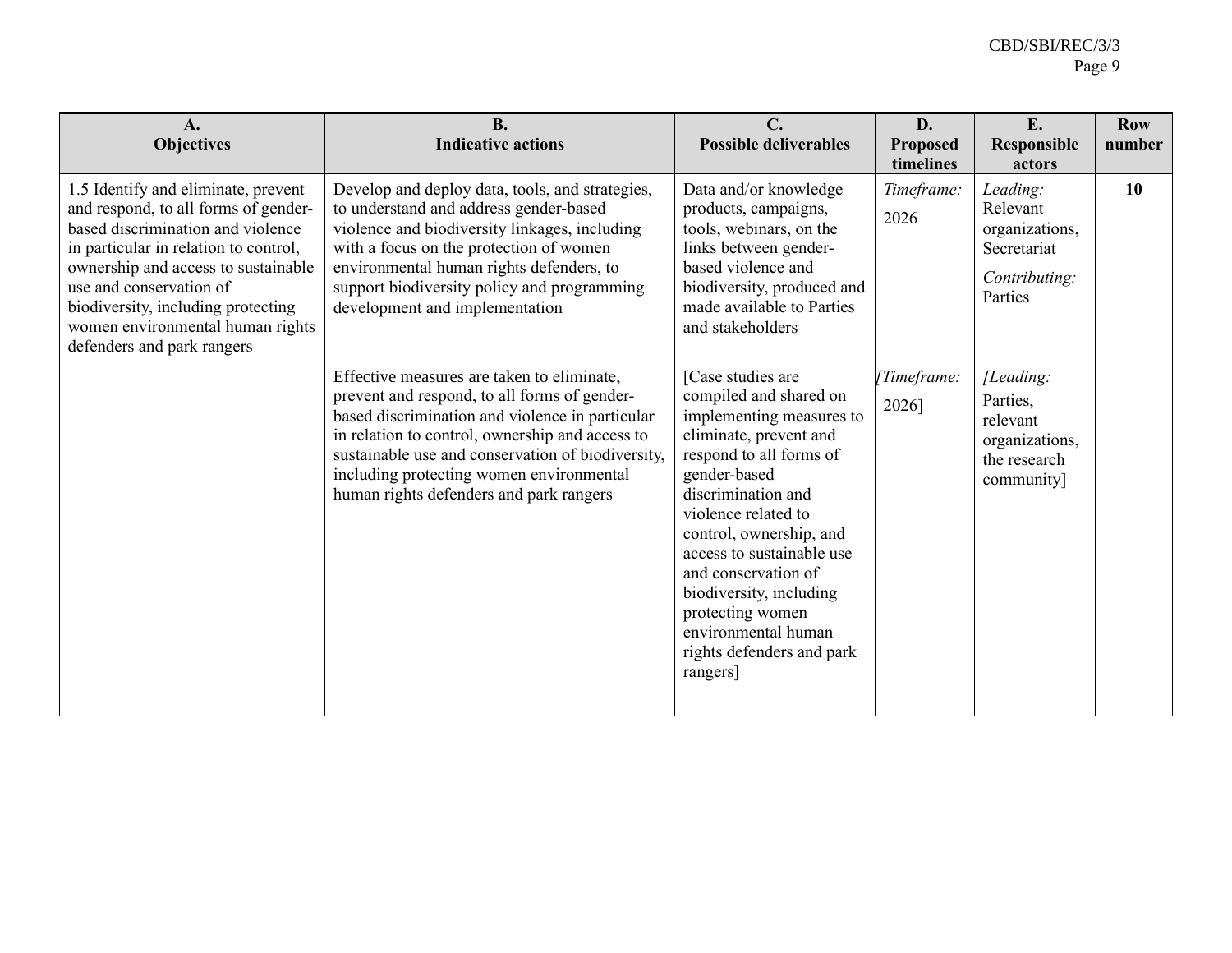CBD/SBI/REC/3/3 Page 10

| $\mathbf{A}$ .<br><b>Objectives</b>                                                                                                                                                                                                       | <b>B.</b><br><b>Indicative actions</b>                                                                                                                                                                                                                                                                         | $\mathbf{C}$ .<br><b>Possible deliverables</b>                                                                                                                                                         | D.<br><b>Proposed</b><br>timelines | E.<br><b>Responsible</b><br>actors                                | <b>Row</b><br>number |
|-------------------------------------------------------------------------------------------------------------------------------------------------------------------------------------------------------------------------------------------|----------------------------------------------------------------------------------------------------------------------------------------------------------------------------------------------------------------------------------------------------------------------------------------------------------------|--------------------------------------------------------------------------------------------------------------------------------------------------------------------------------------------------------|------------------------------------|-------------------------------------------------------------------|----------------------|
| of [all genders,] in particular [of] women and girls                                                                                                                                                                                      | Expected outcome 2: Biodiversity policy, planning and programming decisions address equally the perspectives, interests, needs and human rights                                                                                                                                                                |                                                                                                                                                                                                        |                                    |                                                                   | 11                   |
| 2.1 Increase opportunities and<br>strengthen the meaningful and<br>effective participation and<br>leadership of women at all levels of<br>action, engagement and decision-<br>making related to the three<br>objectives of the Convention | Convene an expert group meeting, including<br>women environmental human rights defenders,<br>to develop guidance and recommendations to<br>aimed at eliminating gender disparities in the<br>participation and leadership of women and<br>decision-making related to the three objectives<br>of the Convention | Report of Expert Group<br>meeting and<br>recommendations made<br>available to Parties and<br>stakeholders                                                                                              | Timeframe:<br>2024                 | Leading:<br>Secretariat,<br>relevant<br>organizations,<br>Parties | 12                   |
|                                                                                                                                                                                                                                           | Apply guidance and recommendations to ensure<br>women's informed and effective participation<br>and equal leadership in governance bodies at all<br>levels related to the three objectives of the<br>Convention                                                                                                | Data/information on<br>women's participation and<br>leadership in biodiversity-<br>related governance bodies<br>are included in national<br>reports under the<br>Convention on Biological<br>Diversity | Timeframe:<br>2026                 | Leading:<br>Parties,<br>relevant<br>organizations                 | 13                   |
| 2.2 Enhance the meaningful and<br>effective participation and<br>leadership of women in processes<br>under the Convention on Biological<br>Diversity, including through the<br>engagement of women's groups and<br>women delegates        | Support capacity development in leadership,<br>negotiation, and facilitation for women<br>delegates, including through webinars and in-<br>session training, through remote and in-person<br>modalities                                                                                                        | Webinars, in-session<br>training, active<br>engagement of<br>representatives in the<br>Friends of Gender<br>Equality Group under the<br>Convention on Biological<br>Diversity                          | Timeframe:<br>2026                 | Leading:<br>Secretariat,<br>relevant<br>organizations             | 14                   |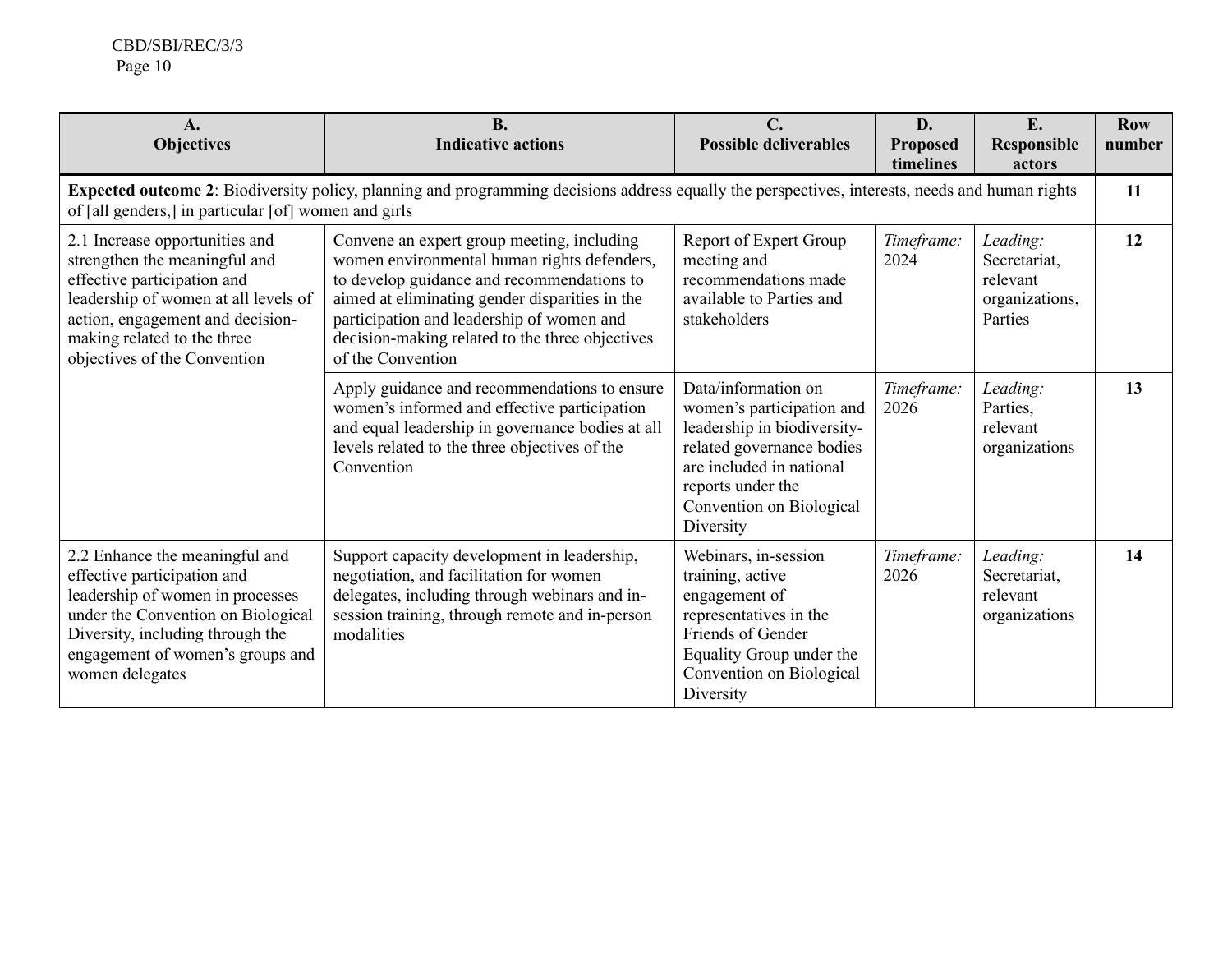| $\mathbf{A}$ .<br><b>Objectives</b>                                                                                                                         | <b>B.</b><br><b>Indicative actions</b>                                                                                                                                                                                                                     | $\mathbf{C}$ .<br><b>Possible deliverables</b>                                                                                                                                             | D.<br>Proposed<br>timelines          | E.<br><b>Responsible</b><br>actors                                                                                                      | <b>Row</b><br>number |
|-------------------------------------------------------------------------------------------------------------------------------------------------------------|------------------------------------------------------------------------------------------------------------------------------------------------------------------------------------------------------------------------------------------------------------|--------------------------------------------------------------------------------------------------------------------------------------------------------------------------------------------|--------------------------------------|-----------------------------------------------------------------------------------------------------------------------------------------|----------------------|
|                                                                                                                                                             | Ensure gender expertise included in all advisory<br>and expert bodies under the Convention on<br><b>Biological Diversity</b>                                                                                                                               | Gender experts/women's<br>group representatives are<br>included in all advisory<br>and expert bodies/-<br>meetings under the<br>Convention on Biological<br>Diversity                      | Timeframe:<br>2026                   | Leading:<br>Secretariat                                                                                                                 | 15                   |
|                                                                                                                                                             | Undertake assessments to determine measures<br>to enable women's meaningful, informed and<br>effective participation in the new programme of<br>work on Article $8(j)$ and analyse gender<br>considerations to be addressed in this work<br>programme      | Measures to enable<br>women's meaningful,<br>informed and effective<br>participation and gender<br>considerations are<br>incorporated in the new<br>programme of work on<br>Article $8(i)$ | Timeframe:<br>2024                   | Leading:<br>Indigenous<br>peoples and<br>local<br>communities,<br>Parties,<br>relevant<br>organizations<br>Contributing:<br>Secretariat | 16                   |
| 2.3 Integrate [human<br>rights][women's rights] and gender<br>equality considerations into national<br>biodiversity strategies and action<br>plans (NBSAPs) | Provide capacity-building and development<br>opportunities for governments at all levels and<br>other relevant stakeholders on gender<br>responsive development, planning,<br>implementation, budgeting, monitoring,<br>evaluation and reporting of NBSAPs | Capacity-building and<br>development initiatives<br>undertaken, templates,<br>guides and toolkits<br>developed                                                                             | Timeframe:<br>[Ongoing] <sup>5</sup> | Leading:<br>Relevant<br>organizations,<br>Parties,<br>Secretariat                                                                       | 18                   |

<sup>5</sup> As per decision under item 9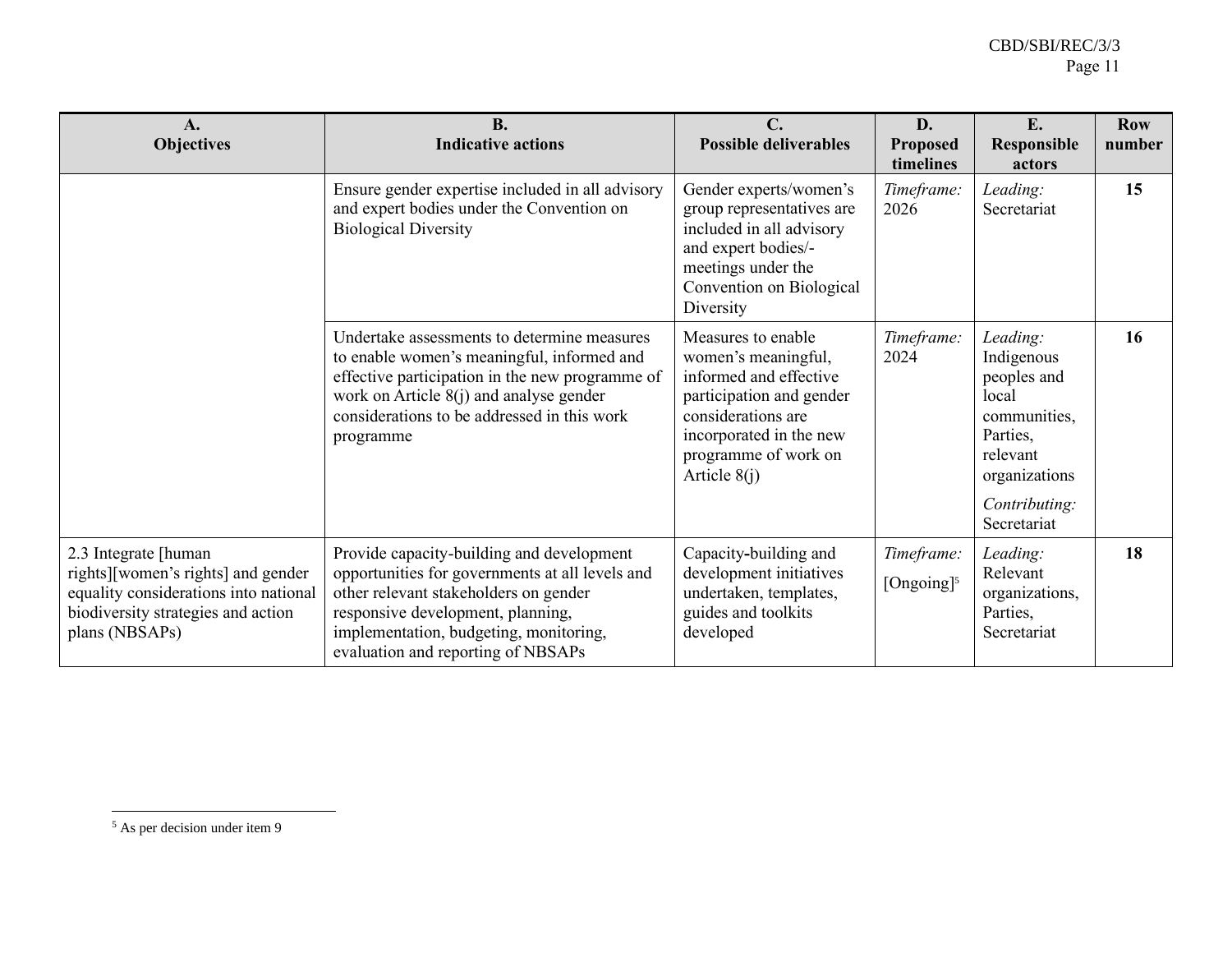| $\mathbf{A}$ .<br><b>Objectives</b>                                                                                                                                                           | <b>B.</b><br><b>Indicative actions</b>                                                                                                                                                                                                                                                     | $\mathbf{C}$ .<br><b>Possible deliverables</b>                                                                                                                                                               | D.<br><b>Proposed</b><br>timelines | E.<br>Responsible<br>actors                                                       | <b>Row</b><br>number |
|-----------------------------------------------------------------------------------------------------------------------------------------------------------------------------------------------|--------------------------------------------------------------------------------------------------------------------------------------------------------------------------------------------------------------------------------------------------------------------------------------------|--------------------------------------------------------------------------------------------------------------------------------------------------------------------------------------------------------------|------------------------------------|-----------------------------------------------------------------------------------|----------------------|
|                                                                                                                                                                                               | Appoint national gender-biodiversity focal<br>points to support knowledge exchange, sharing<br>experiences and best practices, peer-to-peer<br>learning, mentoring and coaching                                                                                                            | National gender-<br>biodiversity focal points<br>nominated, learning<br>activities conducted,<br>recommendations for<br>support prepared, and an<br>awareness<br>raising/knowledge sharing<br>plan developed | Timeframe:<br>2024                 | Leading:<br>Parties<br>Contributing:<br>Secretariat,<br>relevant<br>organizations | 19                   |
|                                                                                                                                                                                               | Engage all relevant stakeholders, particularly<br>women's groups, gender institutions and gender<br>experts and indigenous peoples and local<br>communities, in the process of developing and<br>updating NBSAPs and related biodiversity<br>policies, plans, and strategies at all levels | Gender responsive<br><b>NBSAPs</b>                                                                                                                                                                           | Timeframe:<br>2026                 | Leading:<br>Parties,<br>relevant<br>organizations                                 | 20                   |
|                                                                                                                                                                                               | Expected outcome 3: Enabling conditions are created to ensure gender responsive implementation of the post-2020 global biodiversity framework                                                                                                                                              |                                                                                                                                                                                                              |                                    |                                                                                   | 21                   |
| 3.1 Develop national capacity to<br>produce and use gender and<br>biodiversity data, including relevant<br>data disaggregation (e.g. sex, age,<br>ethnicity and other demographic<br>factors) | Build knowledge and capacity of national<br>statistical offices to ensure the systematic<br>collection of sex disaggregated biodiversity data<br>and the development and use of relevant gender-<br>specific indicators                                                                    | Training tools developed<br>and capacity development<br>support provided,<br>available data<br>disaggregated by sex                                                                                          | Timeframe:<br>2026                 | Leading:<br>Parties,<br>relevant<br>organizations                                 | 22                   |
|                                                                                                                                                                                               | Share sample indicators, data, best practices and<br>relevant guidance on developing and monitoring<br>data disaggregated by sex and other<br>demographic factors, per sector                                                                                                              | Webinars, in-session<br>workshops, prepare report<br>highlighting best practices                                                                                                                             | Timeframe:<br>2026                 | Leading:<br>Parties,<br>Secretariat,<br>relevant<br>organizations                 | 23                   |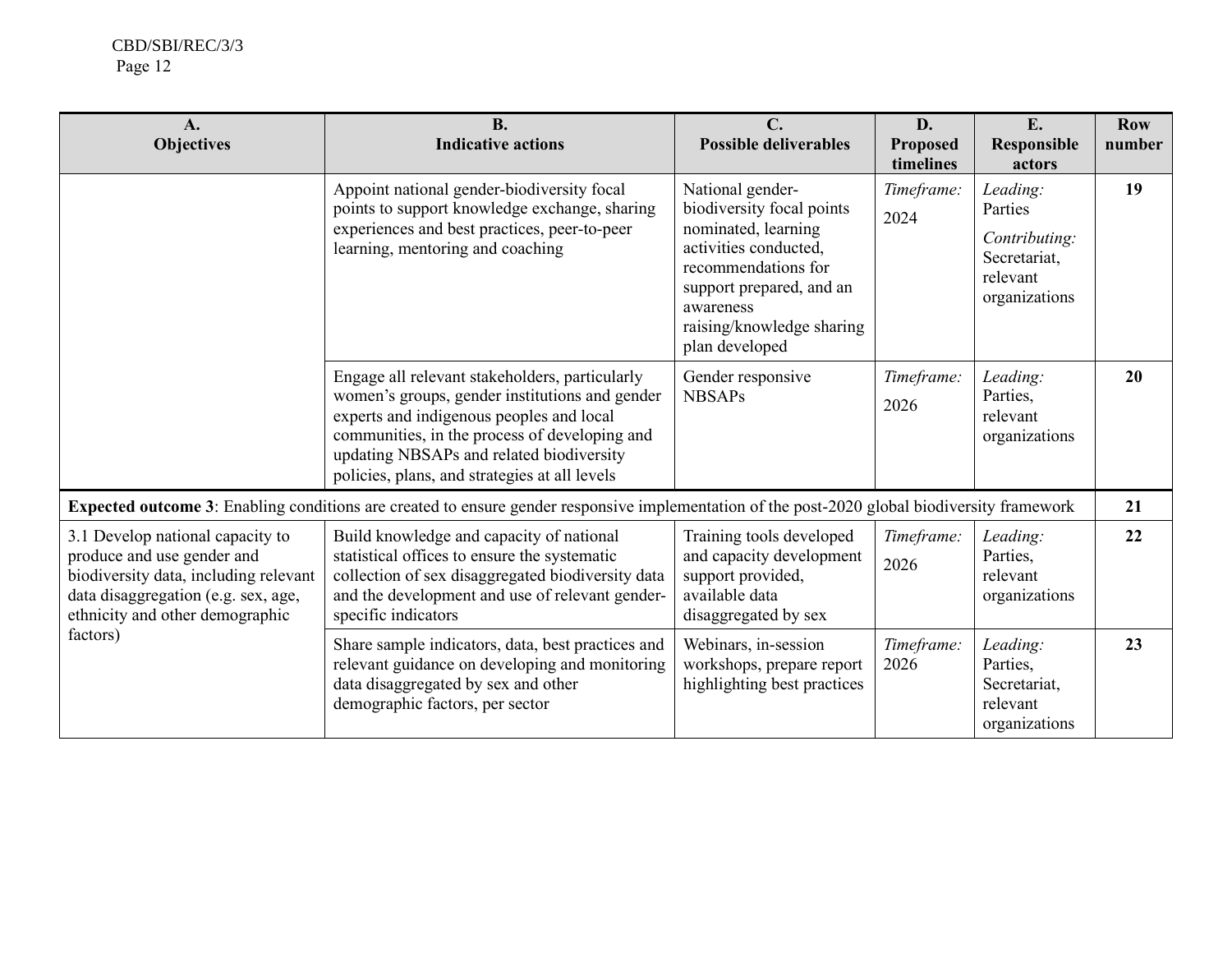| $A_{\bullet}$<br><b>Objectives</b>                                                                                                                                                                                                                                                                                                                                                                   | <b>B.</b><br><b>Indicative actions</b>                                                                                                                                                                                                                                                                                                                                                                                   | $\mathbf{C}$ .<br><b>Possible deliverables</b>                                                                                                                                                                                                                                                                                   | D.<br><b>Proposed</b><br>timelines       | E.<br><b>Responsible</b><br>actors                                                                                                                                     | <b>Row</b><br>number |
|------------------------------------------------------------------------------------------------------------------------------------------------------------------------------------------------------------------------------------------------------------------------------------------------------------------------------------------------------------------------------------------------------|--------------------------------------------------------------------------------------------------------------------------------------------------------------------------------------------------------------------------------------------------------------------------------------------------------------------------------------------------------------------------------------------------------------------------|----------------------------------------------------------------------------------------------------------------------------------------------------------------------------------------------------------------------------------------------------------------------------------------------------------------------------------|------------------------------------------|------------------------------------------------------------------------------------------------------------------------------------------------------------------------|----------------------|
| 3.2 Strengthen the evidence base,<br>understanding and analysis of the<br>gender-related impacts of the<br>implementation of the post-2020<br>global biodiversity framework and<br>the role of women and girls as<br>agents of change in achieving its<br>goals and targets, including insights<br>from traditional knowledge of<br>women and girls from indigenous<br>peoples and local communities | Undertake research and analysis, and collect and<br>apply information and data, including gender-<br>differentiated traditional knowledge, on the<br>gender-differentiated impacts of the<br>implementation of the post-2020 global<br>biodiversity framework and the role of women<br>and girls as agents of change                                                                                                     | Information materials,<br>available data<br>sources/databases, reports<br>and compilation<br>documents shared through<br>webinars, side events at<br>meetings of Convention<br>bodies, social media and<br>on gender webpages of<br>the Convention                                                                               | Timeframe:<br>2026                       | Leading:<br>Parties,<br>relevant<br>organizations<br>Contributing:<br>Secretariat                                                                                      | 24                   |
| 3.3 Support access to information<br>and public participation of women<br>and girls' organizations, networks,<br>leaders and gender experts in the<br>resourcing, implementation,<br>monitoring and reporting on the<br>post-2020 global biodiversity<br>framework                                                                                                                                   | Organize capacity-building and development<br>workshops and prepare guidelines to enhance<br>the capacity of women and girls' organizations,<br>networks and gender experts to support<br>planning, implementation and reporting on<br>national biodiversity strategies and action plans<br>and related activities, including integration of<br>gender considerations into all biodiversity<br>programming at all levels | Capacity-building and<br>development workshops<br>undertaken, and<br>guidelines prepared<br>Reporting on<br>capacity-building and<br>development initiatives<br>and engagement of<br>women's organizations,<br>networks and gender<br>experts included in<br>national reports under the<br>Convention on Biological<br>Diversity | Timeframe:<br>2026<br>Timeframe:<br>2030 | Leading:<br>Secretariat,<br>relevant<br>organizations<br>Contributing:<br>Parties<br>Leading:<br>Parties,<br>relevant<br>organizations<br>Contributing:<br>Secretariat | 25                   |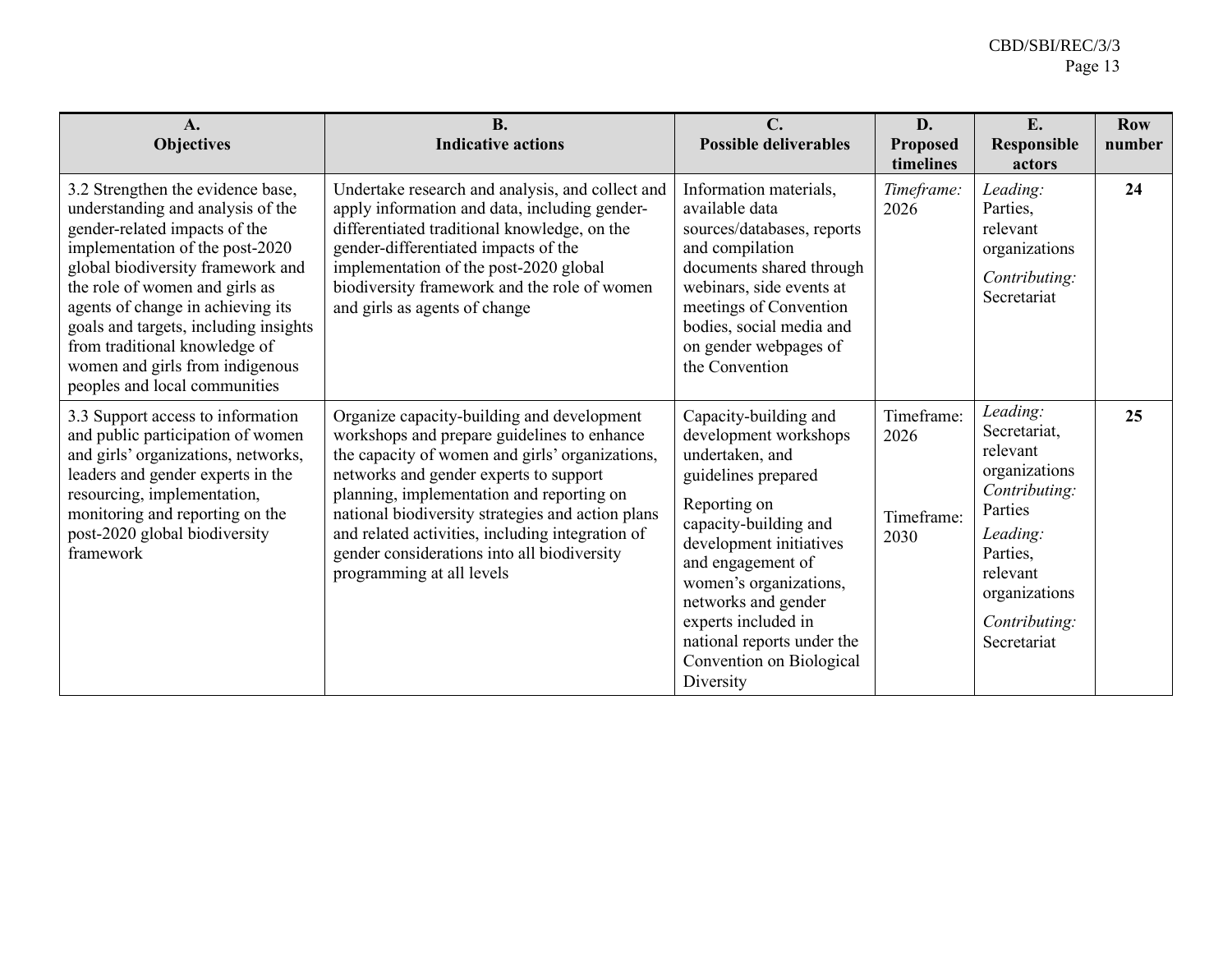| $\mathbf{A}$ .<br><b>Objectives</b>                                                                                                                                                                                                             | <b>B.</b><br><b>Indicative actions</b>                                                                                                                                                                                                                                                                                       | $\mathbf{C}$ .<br><b>Possible deliverables</b>                                                                                                                                                                                                     | D.<br><b>Proposed</b><br>timelines | E.<br><b>Responsible</b><br>actors                                                                 | <b>Row</b><br>number |
|-------------------------------------------------------------------------------------------------------------------------------------------------------------------------------------------------------------------------------------------------|------------------------------------------------------------------------------------------------------------------------------------------------------------------------------------------------------------------------------------------------------------------------------------------------------------------------------|----------------------------------------------------------------------------------------------------------------------------------------------------------------------------------------------------------------------------------------------------|------------------------------------|----------------------------------------------------------------------------------------------------|----------------------|
| 3.4 Ensure coherent gender<br>responsive implementation of the<br>post-2020 global biodiversity<br>framework, through identifying<br>synergies and drawing on relevant<br>experience from related United<br>Nations and international processes | Promote gender-biodiversity linkages in<br>relevant tools, information and activities of<br>United Nations and international processes, and<br>undertake joint activities with Rio conventions,<br>United Nations and international gender<br>partners                                                                       | Relevant linkages with<br>United Nations and<br>international processes<br>promoted, joint activities,<br>including high-level<br>events at major<br>international meetings                                                                        | Timeframe:<br>2030                 | Leading:<br>Secretariat,<br><b>United Nations</b><br>and<br>international<br>partners              | 26                   |
|                                                                                                                                                                                                                                                 | Establish coordination mechanisms among<br>women and girls' organizations/networks,<br>ministries or other institutions responsible for<br>gender and those responsible for the<br>environment, relevant focal points, and local<br>partners to strengthen coherent programming on<br>gender and biodiversity-related issues | National-level gender-<br>biodiversity/environment<br>working<br>groups/coordination<br>mechanisms established,<br>reports on progress<br>provided; In-session<br>workshop / side event to<br>exchange experiences and<br>discuss gaps, challenges | Timeframe:<br>2026                 | Leading:<br>Parties,<br>relevant<br>organizations                                                  | 27                   |
| 3.5 Ensure that national reports and<br>submissions under the Convention<br>on Biological Diversity provide<br>information on the implementation<br>of the gender plan of action and<br>gender-responsive implementation                        | Identify and compile best practices, lessons<br>learned and gaps in gender responsive<br>implementation, monitoring and reporting, with<br>the engagement of women's organizations and<br>networks, and gender experts                                                                                                       | Best practices, lessons<br>learned and identified<br>gaps presented in in-<br>session meetings or side<br>events and shared on the<br>website of the Convention<br>on Biological Diversity                                                         | Timeframe:<br>2026                 | Leading:<br>Parties,<br>women's<br>groups/-netwo<br>rks, relevant<br>organizations,<br>Secretariat | 28                   |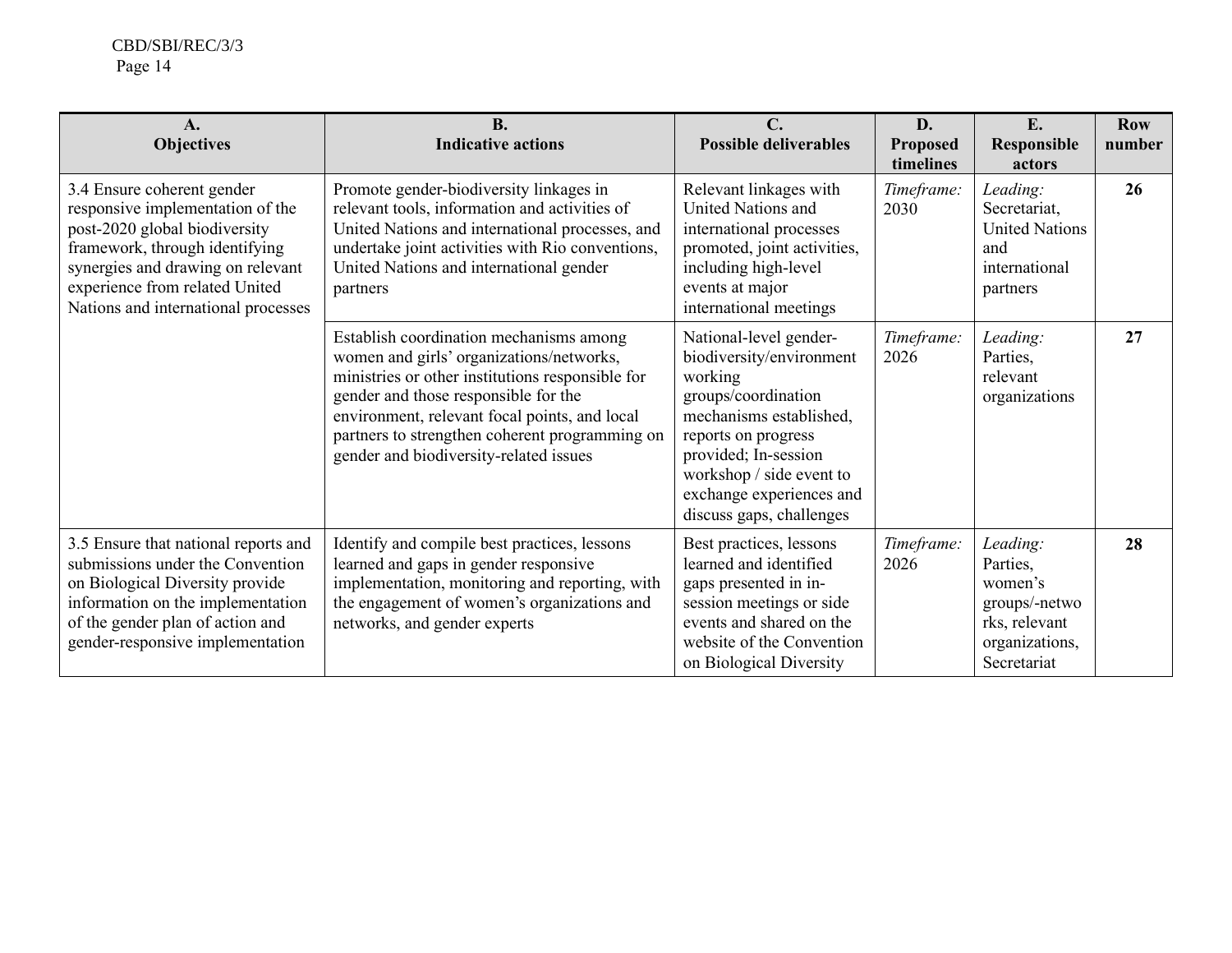| A.<br><b>Objectives</b>                                                                                                                                                                                                                            | <b>B.</b><br><b>Indicative actions</b>                                                                                                                                                                                                                                                                                                 | C.<br><b>Possible deliverables</b>                                                                                                                                                                                                                                                                                                      | D.<br>Proposed<br>timelines | E.<br>Responsible<br>actors                           | <b>Row</b><br>number |
|----------------------------------------------------------------------------------------------------------------------------------------------------------------------------------------------------------------------------------------------------|----------------------------------------------------------------------------------------------------------------------------------------------------------------------------------------------------------------------------------------------------------------------------------------------------------------------------------------|-----------------------------------------------------------------------------------------------------------------------------------------------------------------------------------------------------------------------------------------------------------------------------------------------------------------------------------------|-----------------------------|-------------------------------------------------------|----------------------|
| of the post-2020 global biodiversity<br>framework                                                                                                                                                                                                  | Use gender-specific indicators and data<br>disaggregated by sex in reporting on progress<br>towards implementation of the goals and targets<br>of the post-2020 global biodiversity framework,<br>and report on progress in implementation of the<br>gender plan of action                                                             | National reports under the<br>Convention on Biological<br>Diversity include<br>reporting on<br>implementation of the<br>gender plan of action and<br>include gender-specific<br>indicators and sex-<br>disaggregated data                                                                                                               | Timeframe:<br>2030          | Leading:<br>Parties                                   | 29                   |
|                                                                                                                                                                                                                                                    | Integrate reporting on women's and girl's<br>contributions to the conservation and<br>sustainable use of biodiversity, and on the<br>mainstreaming of gender considerations into<br>NBSAPs, including their implementation,<br>budgeting and reporting, in existing national<br>reporting mechanisms                                   | National reports under the<br>Convention on Biological<br>Diversity include<br>reporting on women's and<br>girl's contributions to the<br>conservation and<br>sustainable use of<br>biodiversity, and on the<br>mainstreaming of gender<br>considerations into<br>NBSAPs, including their<br>implementation,<br>budgeting and reporting | Timeframe:<br>2030          | Leading:<br>Parties,<br>relevant<br>organizations     | 30                   |
| 3.6 Allocate adequate human and<br>financial resources to support<br>rights-based gender-responsive<br>implementation of the post-2020<br>global biodiversity framework,<br>including by tracking and reporting<br>resource allocations for gender | Raise awareness of the financial and technical<br>support available for promoting gender<br>responsive approaches to biodiversity-related<br>policies, plans, strategies and action, including<br>good practices to facilitate access to finance for<br>grass-roots women's organizations, indigenous<br>peoples and local communities | Webinars, communication<br>materials, in-session<br>workshops                                                                                                                                                                                                                                                                           | Timeframe:<br>2024, 2026    | Leading:<br>Secretariat,<br>relevant<br>organizations | 31                   |